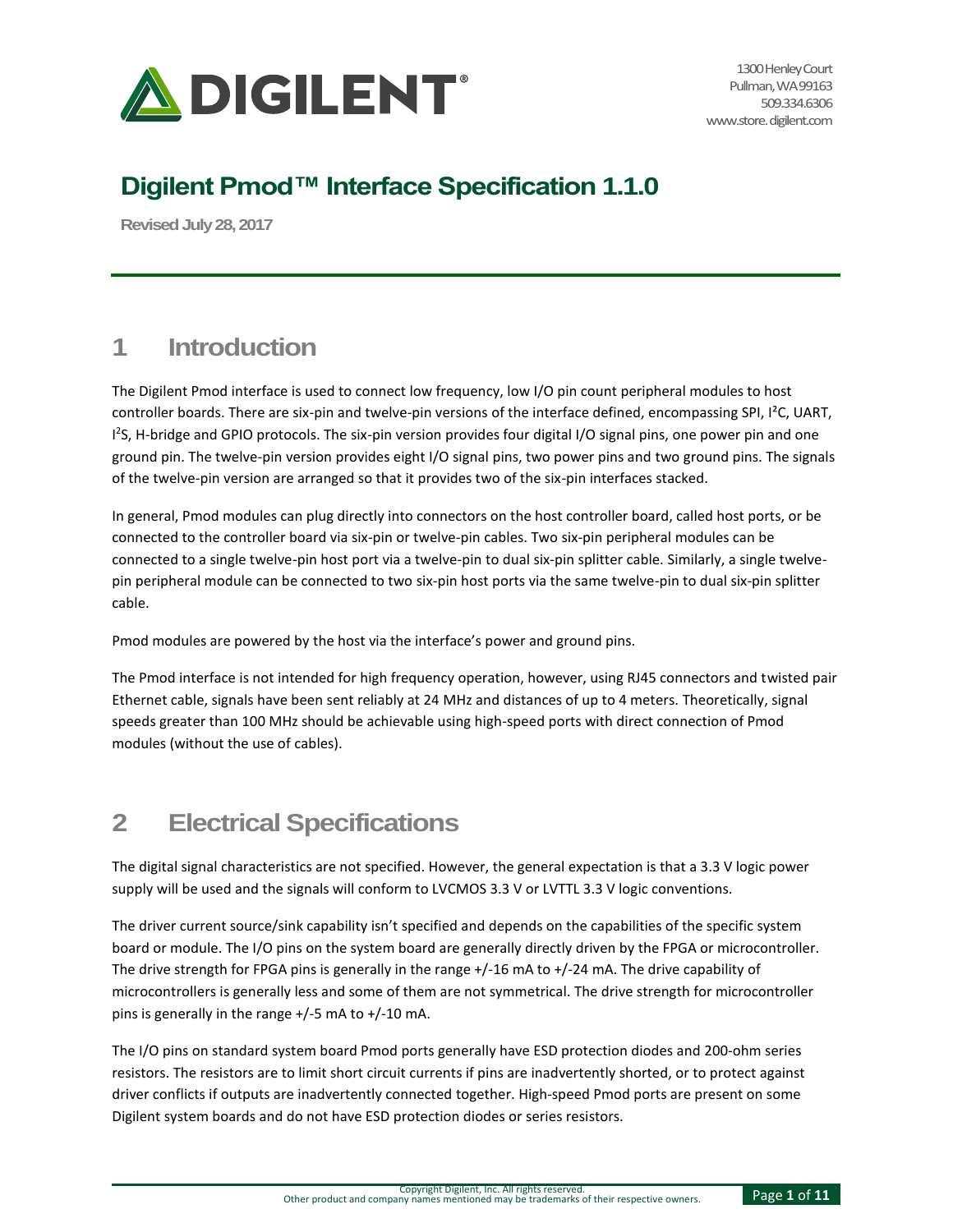Peripheral modules may be connected to the host via cables of up to 18" in length. The drivers on the host or peripheral module should have sufficient drive strength to drive this length of cable at whatever the operating speed of the interface on the Pmod is expected to be. In general, this means that the driver should be able to source or sink at least 5 mA of current.

With the exception of I<sup>2</sup>C connected modules, peripheral modules may not assume that pull-up or pull-down resistors are present on the host and must provide for proper termination of inputs, if necessary, and may not use open drain or open collector outputs, unless the pull-up is provided on the peripheral module itself.

For all  $l^2C$  connected modules, the digital signal characteristics conform to the  $l^2C$  specification. Either 5 V or 3.3 V levels can be used on most modules, but Digilent system boards operate at 3.3 V, and the modules are primarily intended for operation at 3.3 V.

Prior to the Digilent Pmod Interface Specification 1.1.0, I2C modules were not required to have onboard pull-ups. Therefore, it is suggested to include jumpered pull-ups on system boards to be backward compatible with old I2C Pmods. However, all Pmods designed to conform to specification version 1.1.0 and higher will include onboard pull-ups that can be jumpered in and out.

# **3 Power Supply**

The power pins of the interface provide power from the host to the peripheral. The complete interface requires that the host provide the ability to switch the voltage on the power pins between 5.0 V and 3.3 V. A reduced functionality subset of the specification allows the host to provide only 3.3 V at the power supply pins, with no ability to switch. On the twelve-pin version of the interface, both power supply pins switch together and always supply the same voltage. These pins may be shorted together at either the host end or the peripheral end.

On I<sup>2</sup>C connected modules, the power pin of the interface provides power from the system board to the peripheral module. The supplied voltage will generally be 3.3 V, but operation at 5 V is supported by some modules. Daisy chaining six-pin I<sup>2</sup>C connected modules is possible via the female connector on the board edge opposite the male connector.

The amount of power a peripheral module is allowed to draw from the host is not specified, but should not be assumed to be more than approximately 100 mA.

# **4 Physical Connection Standard**

Pmod connections are made using standard 100 mil spaced, 25 mil square, pin-header style connectors.

The peripheral module board will have a male connector. This will typically be a right-angle connector, at the board edge, for direct connection to a host board. Some older I²C modules have a straight male connector inboard from the board edge as only cable connections were intended to be used. Beginning with Pmod Specification 1.1.0, all connectors intended for primary connection to a host board should be right angle male connectors.

Six-pin I²C modules will have a six-pin female connector, centered on the board edge opposite the male connector. This will typically be a right-angle connector at the board edge and is intended to be used in daisy chaining.

The host board will typically have a 12-pin right angle female connector at the board edge for direct connection of peripheral module boards, however a straight female connector inboard from the board edge is also allowed.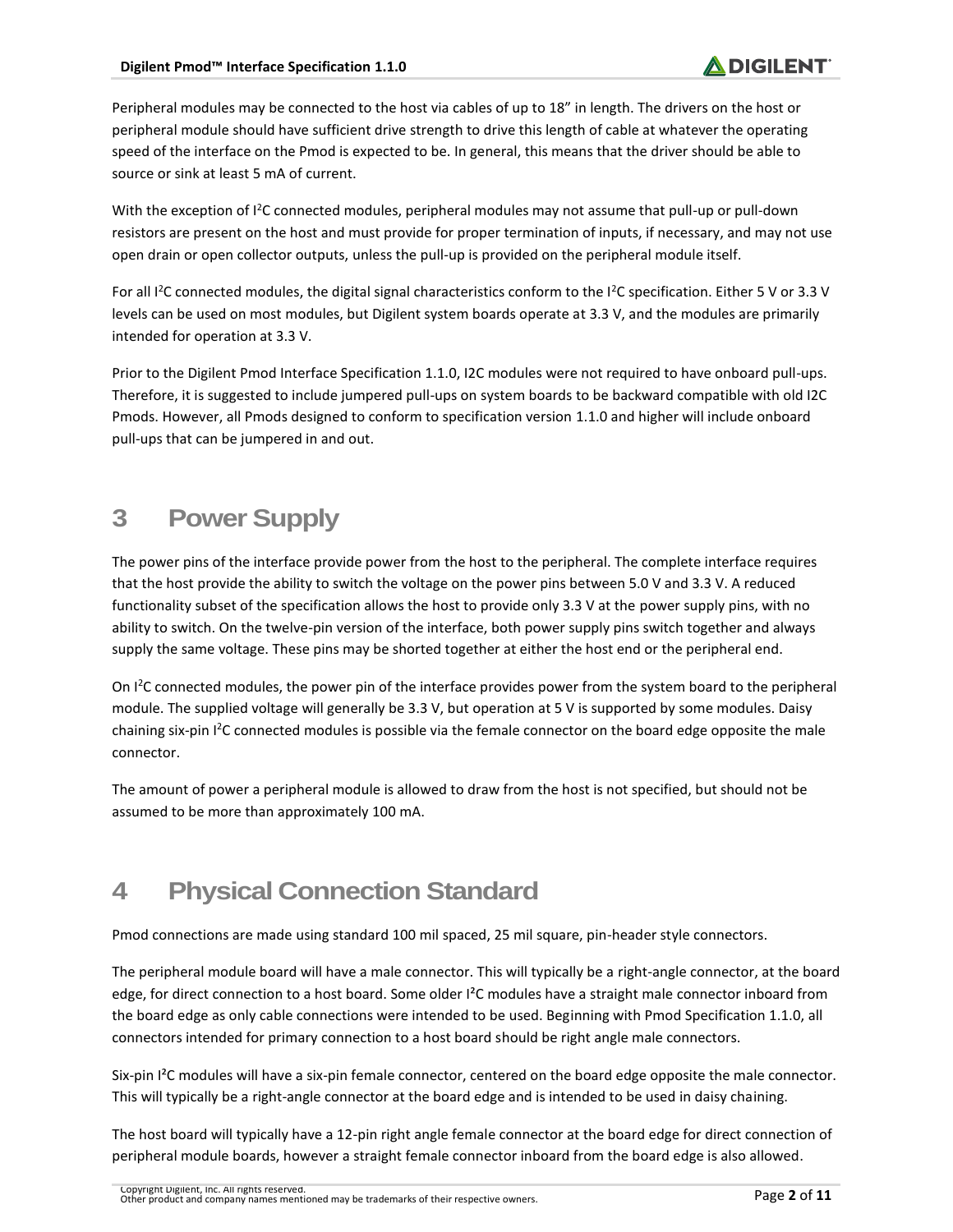When multiple Pmod host ports are placed side-by-side along a host board edge, they are spaced 0.9" center-tocenter. This allows for 0.8" wide modules to be plugged side-by-side into a host without mechanical interference. Peripheral modules with multiple male connectors must also have them spaced on 0.9" centers for direct connection to a host.

Peripheral modules with a single connector that are intended for direct connection to a host, or that are intended to fit into the Pmod mounting clip, should be 0.8" wide. There should also be >25 mil of clearance from the board edge to any components to allow clearance for the Pmod clip to latch the board edge. The connector should be centered along the 0.8" side of the module.

Peripheral modules that are more than 0.8" wide can be directly connected to a host in most cases but may interfere with adjacent host ports.

The following diagrams show physical connector placement and pin numbering conventions for the host (system board) and peripheral module sides of the connection. Note that the pin numbering conventions for the 2x6 connectors are non-standard and are mirrored between the host connector and the peripheral board connector.



*Figure 1. Standard 6-pin male connector placement on Pmod boards.*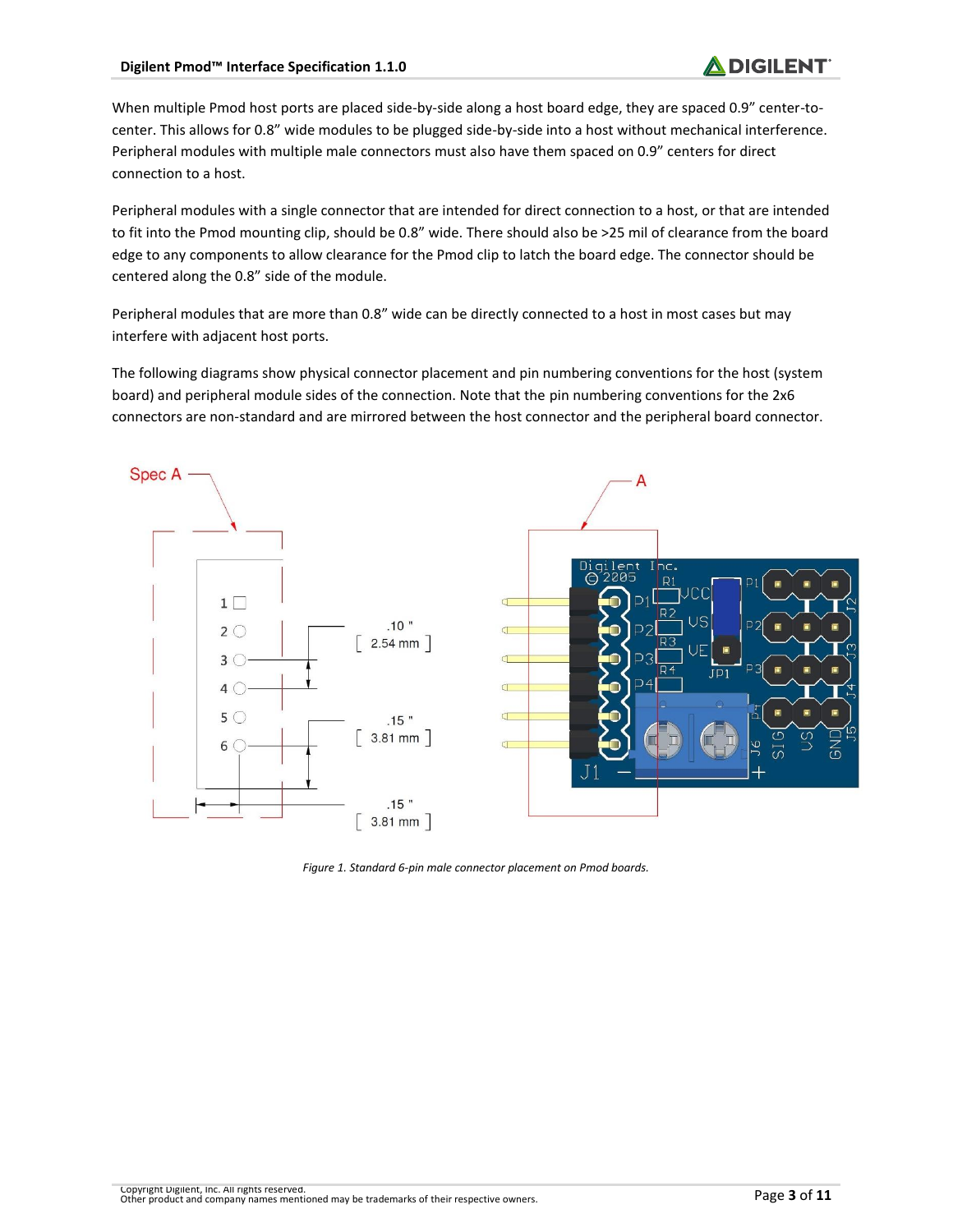

*Figure 2. Standard 12-pin male connector placement on Pmod boards.*



*Figure 3. Standard 6-pin female connector placement on Pmod boards.*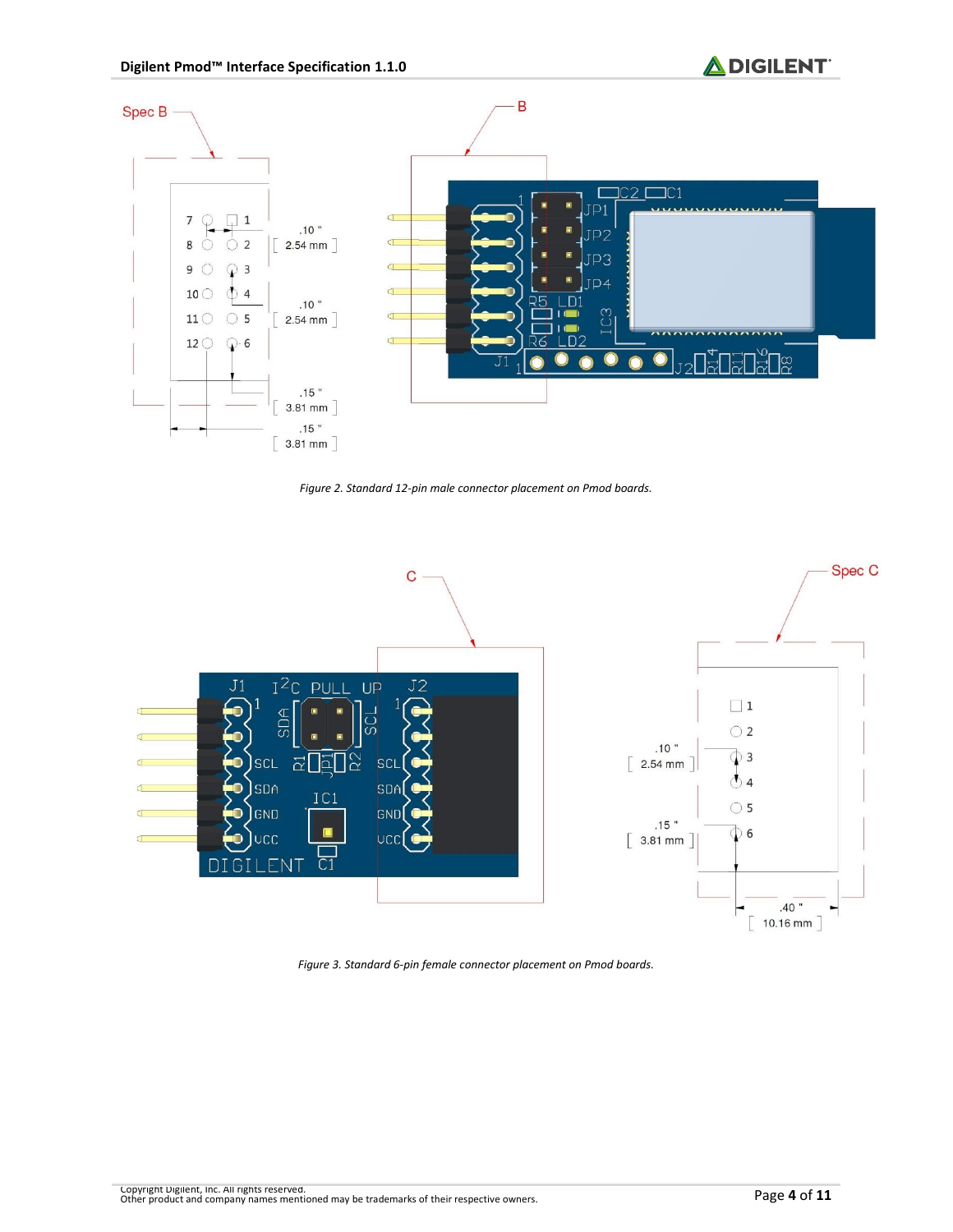

*Figure 4. Standard 12-pin female connector placement on Pmod boards.*



*Figure 5. Standard 12-pin female host port placement on host boards.*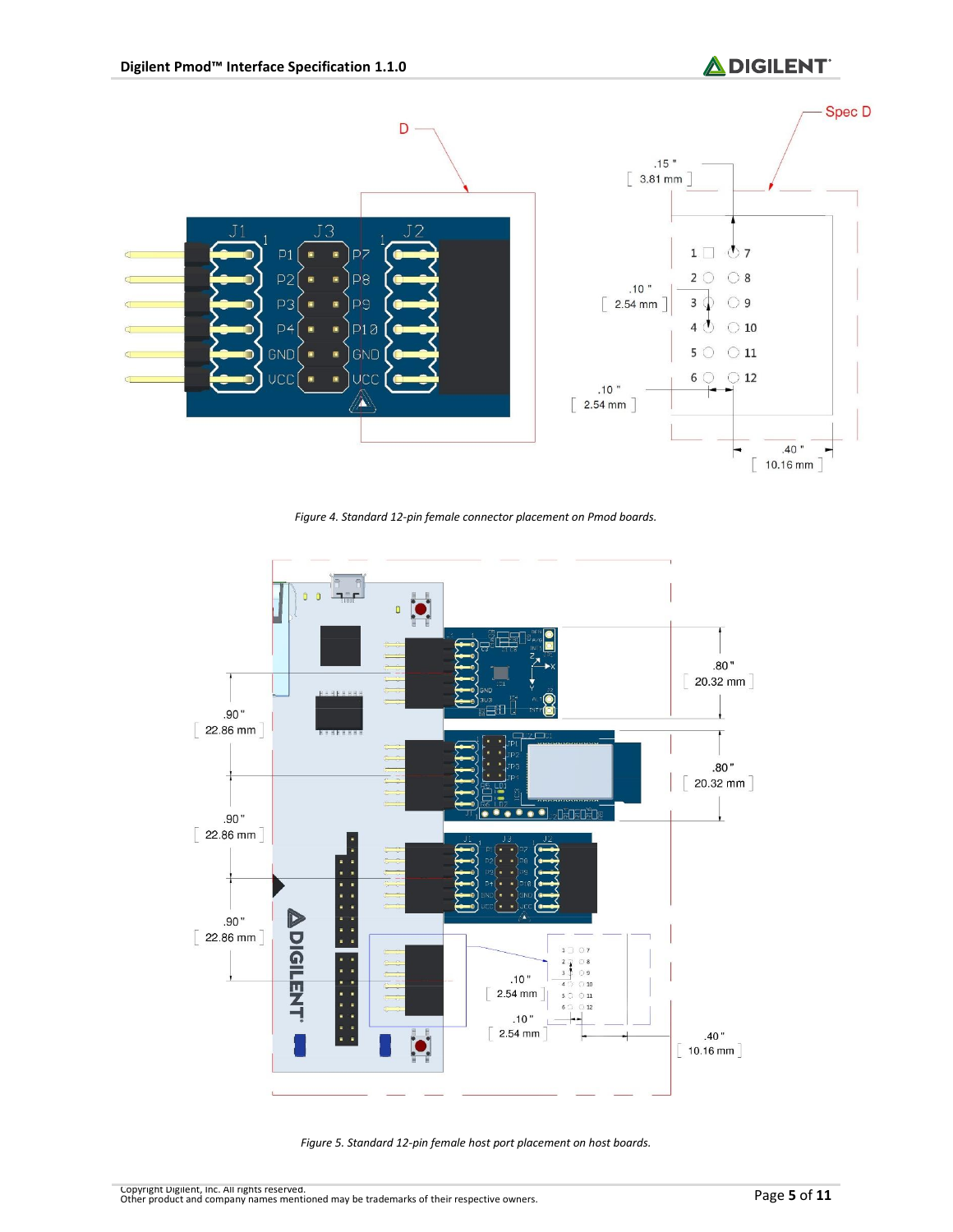The connection standard for system boards that provide I<sup>2</sup>C connectors is to use the standard 12-pin right angle female connector at the board edge for direct connection of peripheral module boards. The connector provides two sets of the I<sup>2</sup>C signals, power and ground, so that the I<sup>2</sup>C bus can be formed by daisy chaining system boards or Pmods. The system board can either be the root of one or two daisy chains, or in the middle of a daisy chain.

# **5 I/O Signal Assignment Conventions**

The following define signal assignments to the I/O pins on the connector for certain standard interfaces. In the following, the direction is defined from the perspective of the host: i.e., 'Out' means from the host to the peripheral; 'In' means from the peripheral to the host. Generally, the host is a Digilent system board. The peripheral will generally be a Digilent Pmod board.

## **5.1 GPIO**

#### **Pmod Interface Type 1 (GPIO)**

This interface is used for general purpose logic. The host must provide the ability for all signals to be bi-directional logic signals. The peripheral may use any of the pins as inputs, outputs, or bi-directional. Should a PWM signal be used, it should be on pin 2.

| Pin $#$      | <b>Signal</b>   | <b>Direction</b> | <b>Alternate Signal</b> | <b>Direction</b> |
|--------------|-----------------|------------------|-------------------------|------------------|
|              | IO1             | In/Out           |                         |                  |
| $\mathbf{D}$ | IO <sub>2</sub> | In/Out           | <b>PWM</b>              | Out              |
| 3            | IO3             | In/Out           | -                       | -                |
| 4            | IO4             | In/Out           | -                       |                  |
| 5            | <b>GND</b>      |                  |                         |                  |
| 6            | VCC             |                  |                         |                  |

### **Pmod Interface Type 1A (Expanded GPIO)**

This interface is used for general purpose logic. The host must provide the ability for all signals to be bi-directional logic signals. The peripheral may use any of the pins as inputs, outputs, or bi-directional. Should PWM signals be used, they should be on pins 2 and 8.

| Pin            | <b>Signal</b>   | <b>Direction</b> | <b>Alternate Signal</b> | <b>Direction</b>         |
|----------------|-----------------|------------------|-------------------------|--------------------------|
| $\mathbf{1}$   | IO1             | In/Out           |                         |                          |
| $\overline{2}$ | 102             | In/Out           | <b>PWM</b>              | Out                      |
| 3              | IO3             | In/Out           | -                       | $\overline{\phantom{a}}$ |
| $\overline{4}$ | IO4             | In/Out           | -                       | ٠                        |
| 5              | <b>GND</b>      |                  |                         |                          |
| 6              | <b>VCC</b>      |                  |                         |                          |
| $\overline{7}$ | <b>IO5</b>      | In/Out           |                         | $\overline{\phantom{0}}$ |
| 8              | <b>IO6</b>      | In/Out           | <b>PWM</b>              | Out                      |
| 9              | IO <sub>7</sub> | In/Out           |                         | $\overline{\phantom{a}}$ |
| 10             | <b>IO8</b>      | In/Out           | -                       | -                        |
| 11             | <b>GND</b>      |                  |                         |                          |
| 12             | <b>VCC</b>      |                  |                         |                          |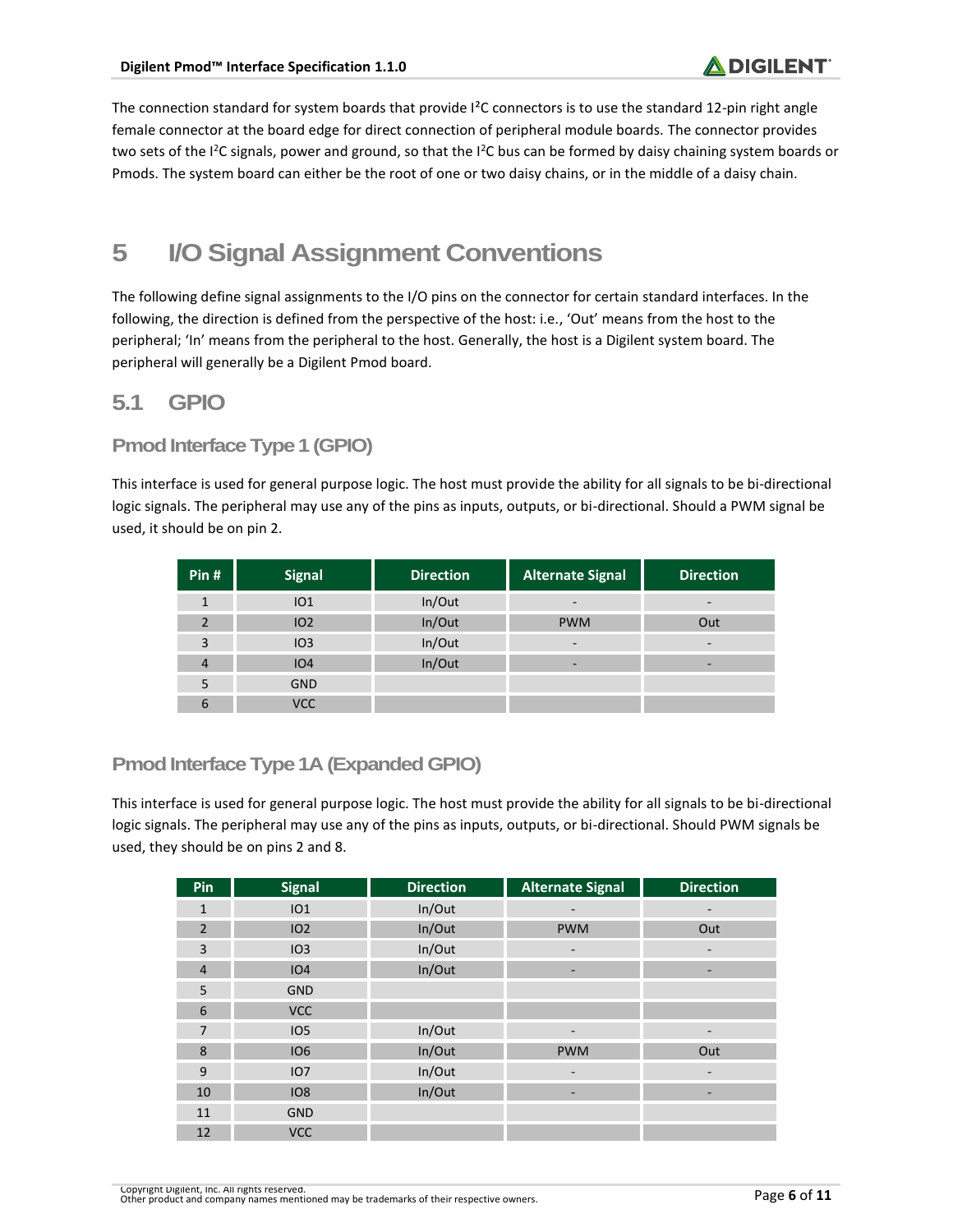## **5.2 SPI**

#### **Pmod Interface Type 2 (SPI)**

This provides a Serial Peripheral Interface (SPI) port. The host generally acts as an SPI master device and the peripheral module generally acts as an SPI slave device. When this interface is placed on a 12-pin connector on a host, it should use pins 1-6 (i.e. the upper row of pins). Pins 1-6 will adhere to the signals listed in the table, with the exception of one or more pins potentially being unconnected.

|           | Pin            | <b>Signal</b> | <b>Direction</b>                                                                                                                                                                                            |  |  |  |
|-----------|----------------|---------------|-------------------------------------------------------------------------------------------------------------------------------------------------------------------------------------------------------------|--|--|--|
|           | $\mathbf{1}$   | C.S           | Out                                                                                                                                                                                                         |  |  |  |
|           | 2              | <b>MOSI</b>   | Out                                                                                                                                                                                                         |  |  |  |
|           | 3              | <b>MISO</b>   | In                                                                                                                                                                                                          |  |  |  |
|           | $\overline{4}$ | <b>SCK</b>    | Out                                                                                                                                                                                                         |  |  |  |
|           | 5              | GND           |                                                                                                                                                                                                             |  |  |  |
|           | 6              | <b>VCC</b>    |                                                                                                                                                                                                             |  |  |  |
| CS<br>SCK | MOSI<br>MISO   |               | - Chip Select. Active low to enable slave device<br>- Master Out Slave In, Data from master to slave<br>- Master In Slave Out. Data from slave to master<br>- Serial clock. Data clock from master to slave |  |  |  |

## **Pmod Interface Type 2A (expanded SPI)**

This provides an SPI interface plus additional control signals. Many SPI devices provide additional control or status signals that can provide additional functions between the master and slave devices. The host generally acts as an SPI master device and the peripheral module generally acts as an SPI slave device. Pins 1-6 will not change with the exception of one or more pins potentially being unconnected. Pins 7-10 can be any signal but if one or more interrupts are needed they will be on pin 7 and if a reset is needed it will be on pin 8. If additional Chip Select signals are needed they will be on pins 9 and 10.

| Pin#                                                         | <b>Signal</b>                                                                                                                                                                                                                                                      | <b>Direction</b> | <b>Alternate</b><br><b>Signal</b> | <b>Direction</b> |  |
|--------------------------------------------------------------|--------------------------------------------------------------------------------------------------------------------------------------------------------------------------------------------------------------------------------------------------------------------|------------------|-----------------------------------|------------------|--|
| $\mathbf{1}$                                                 | <b>CS</b>                                                                                                                                                                                                                                                          | Out              |                                   |                  |  |
| $\overline{2}$                                               | <b>MOSI</b>                                                                                                                                                                                                                                                        | Out              |                                   |                  |  |
| 3                                                            | <b>MISO</b>                                                                                                                                                                                                                                                        | In               |                                   |                  |  |
| 4                                                            | <b>SCK</b>                                                                                                                                                                                                                                                         | Out              |                                   |                  |  |
| 5                                                            | <b>GND</b>                                                                                                                                                                                                                                                         |                  |                                   |                  |  |
| 6                                                            | <b>VCC</b>                                                                                                                                                                                                                                                         |                  |                                   |                  |  |
| 7                                                            | <b>GPIO</b>                                                                                                                                                                                                                                                        | In/Out           | <b>INT</b>                        | $\ln$            |  |
| 8                                                            | <b>GPIO</b>                                                                                                                                                                                                                                                        | In/Out           | <b>RESET</b>                      | Out              |  |
| 9                                                            | <b>GPIO</b>                                                                                                                                                                                                                                                        | In/Out           | CS <sub>2</sub>                   | Out              |  |
| 10                                                           | <b>GPIO</b>                                                                                                                                                                                                                                                        | In/Out           | CS <sub>3</sub>                   | Out              |  |
| 11                                                           | <b>GND</b>                                                                                                                                                                                                                                                         |                  |                                   |                  |  |
| 12                                                           | <b>VCC</b>                                                                                                                                                                                                                                                         |                  |                                   |                  |  |
| <b>CS</b><br><b>MOSI</b><br><b>MISO</b><br><b>SCK</b><br>INT | - Chip Select. Active low to enable slave device<br>- Master Out Slave In. Data from master to slave<br>- Master In Slave Out. Data from slave to master<br>- Serial clock. Master provides the clock to shift the data<br>- Interrupt signal from slave to master |                  |                                   |                  |  |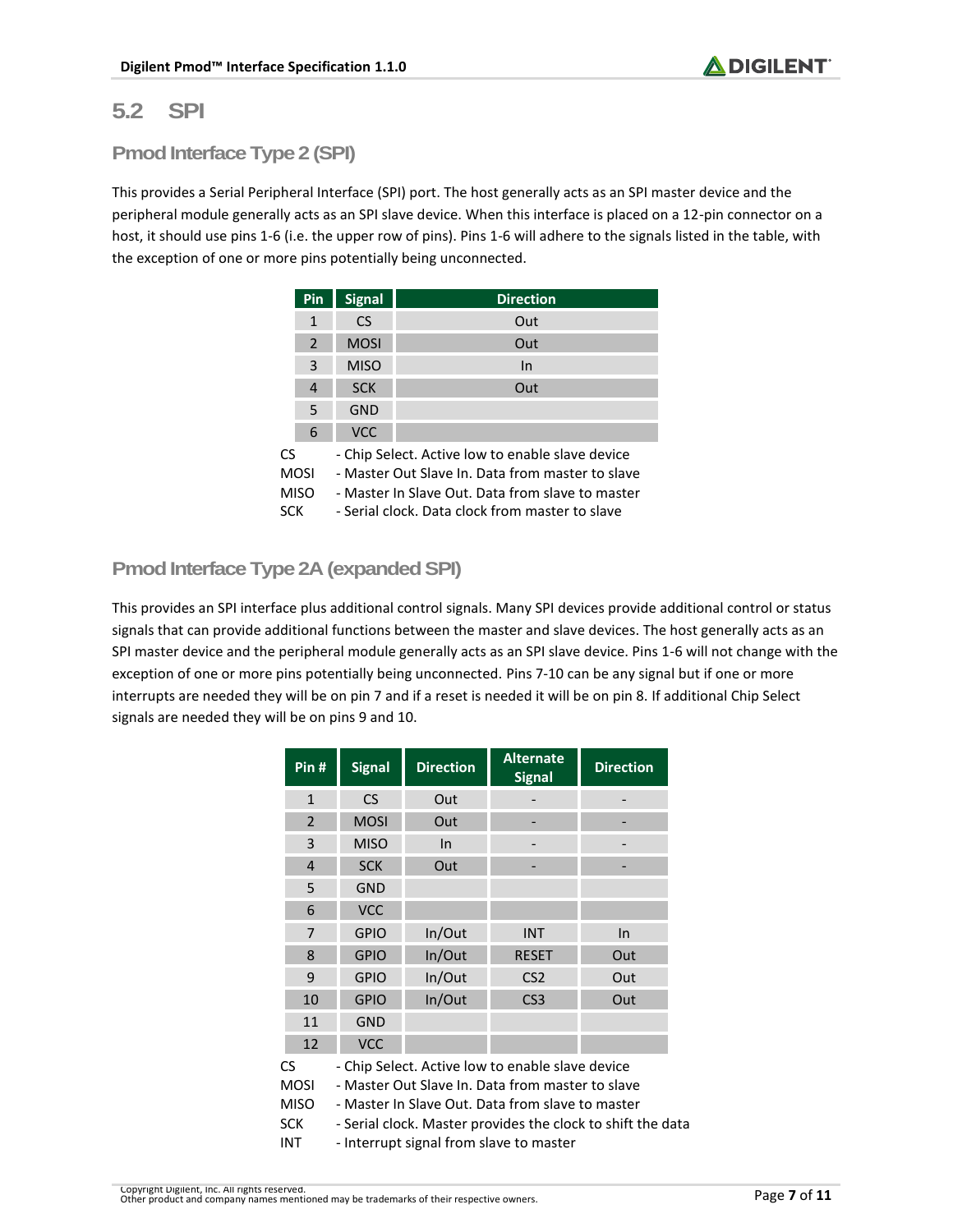- RESET Reset signal for master to reset slave
- CS2 Chip Select 2. Active low to enable second slave device
- CS3 Chip Select 3. Active low to enable third slave device

### **5.3 UART**

#### **Pmod Interface Type 3 (UART)**

This provides a UART interface with optional hardware flow control. When this interface is placed on a twelve-pin connector on a host, pins 1-6 should be used (i.e. the upper row of pins). The hardware flow control signals are optional, and some Pmods do not use them. In this case pins 1 & 4 are either not used or are GPIO.

The hardware flow control signal names are defined from the system board perspective. The RTS signal is an output indicating that the device (host or peripheral) is ready to receive data. The device asserts this signal low when it is ready to receive data. The CTS signal is an input to the device (host or peripheral). The device will only transmit data when the CTS input is asserted low. A peripheral module that uses hardware flow control will connect the host's RTS signal to its internal CTS input and the host's CTS signal to its internal RTS output.

| <b>Pin</b>               | <b>Signal</b> | <b>Direction</b>                                                        | <b>Alternate Signal</b> | <b>Direction</b>             |  |
|--------------------------|---------------|-------------------------------------------------------------------------|-------------------------|------------------------------|--|
|                          | <b>CTS</b>    | In                                                                      | <b>GPIO</b>             | In/Out                       |  |
| $\overline{\phantom{a}}$ | <b>TXD</b>    | Out                                                                     | -                       |                              |  |
| 3                        | <b>RXD</b>    | In                                                                      | -                       | $\qquad \qquad \blacksquare$ |  |
| 4                        | <b>RTS</b>    | Out                                                                     | <b>GPIO</b>             | In/Out                       |  |
| 5                        | <b>GND</b>    |                                                                         | <b>GND</b>              |                              |  |
| 6                        | VCC           |                                                                         | <b>VCC</b>              |                              |  |
| гπс                      |               | Host is clear to send (will only transmit whon this signal is assorted) |                         |                              |  |

CTS - Host is clear to send (will only transmit when this signal is asserted)

RTS - Host request to send

RXD - Data from peripheral to host

TXD - Data from host to peripheral

#### **Pmod Interface Type 3A (expanded UART)**

This provides a UART interface with optional hardware flow control plus additional control signals. The hardware flow control signals are optional, and some Pmods do not use them. In this case pins 1 & 4 are not used or are GPIO. Pins 7-10 can be any signal, but if one or more interrupts are needed they will be on pin 7 and if a reset is needed it will be on pin 8.

The hardware flow control signal names are defined from the system board perspective. The RTS signal is an output indicating that the device (host or peripheral) is ready to receive data. The device asserts this signal low when it is ready to receive data. The CTS signal is an input to the device (host or peripheral). The device will only transmit data when the CTS input is asserted low. A peripheral module that uses hardware flow control will connect the host's RTS signal to its internal CTS input and the host's CTS signal to its internal RTS output.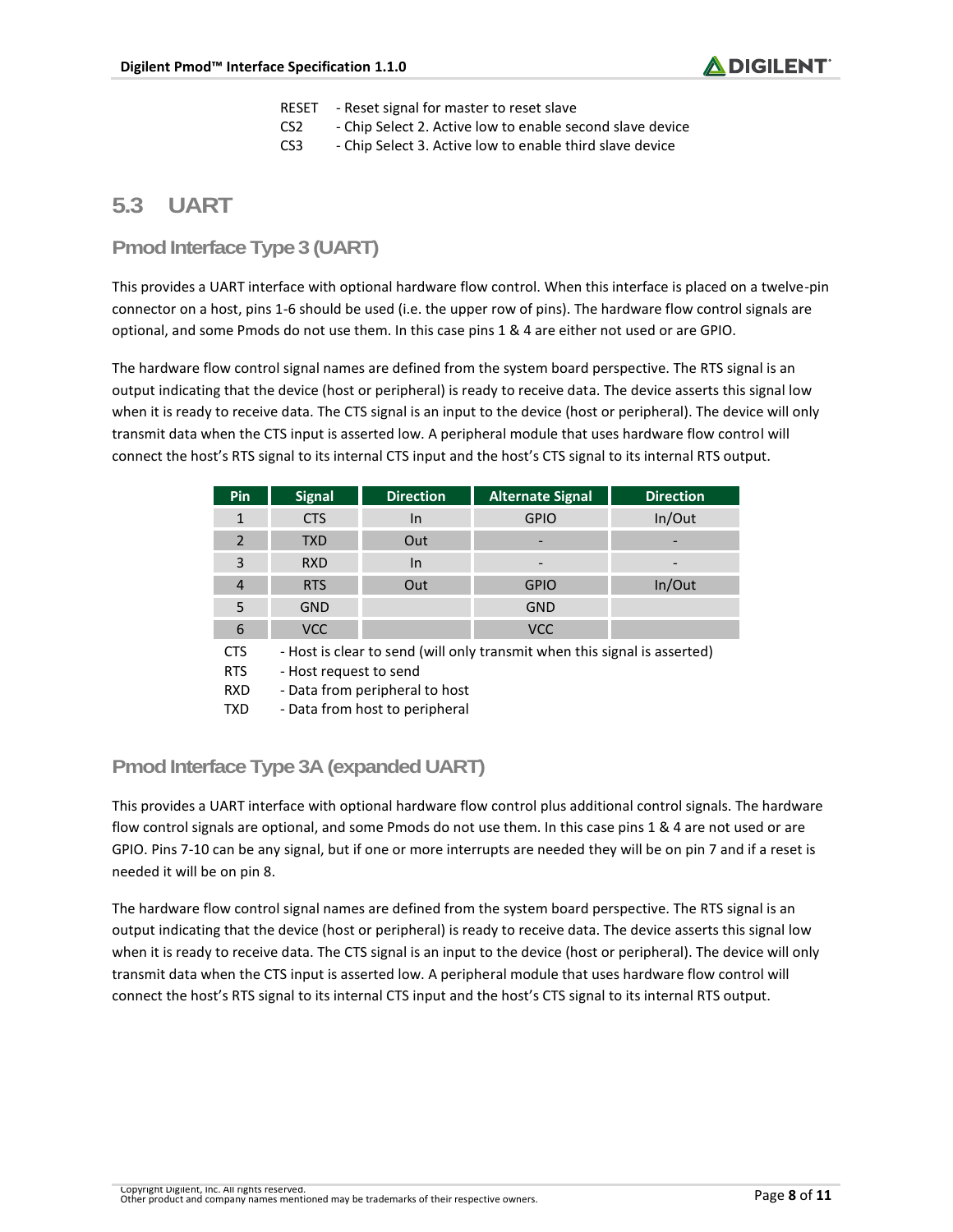

| Pin#           | <b>Signal</b> | <b>Direction</b> | <b>Alternate Signal</b> | <b>Direction</b> |
|----------------|---------------|------------------|-------------------------|------------------|
| 1              | <b>CTS</b>    | In               | <b>GPIO</b>             | In/Out           |
| $\overline{2}$ | <b>TXD</b>    | Out              | -                       |                  |
| 3              | <b>RXD</b>    | In               | -                       |                  |
| 4              | <b>RTS</b>    | Out              | <b>GPIO</b>             | In               |
| 5              | <b>GND</b>    |                  |                         |                  |
| 6              | <b>VCC</b>    |                  |                         |                  |
| 7              | <b>GPIO</b>   | In/Out           | <b>INT</b>              | In               |
| 8              | <b>GPIO</b>   | In/Out           | <b>RESET</b>            | Out              |
| 9              | <b>GPIO</b>   | In/Out           | -                       |                  |
| 10             | <b>GPIO</b>   | In/Out           | ٠                       | ۰                |
| 11             | <b>GND</b>    |                  |                         |                  |
| 12             | <b>VCC</b>    |                  |                         |                  |

- CTS Device will only transmit when this signal is asserted
- RTS Device is ready to receive data
- RXD Data from peripheral to host
- TXD Data from host to peripheral
- INT Interrupt signal from peripheral to host
- RESET Reset signal for host to reset peripheral

## **5.4 H-Bridge**

#### **Pmod Interface Type 4 (H-Bridge)**

This interface provides for controlling a single H-Bridge with motor speed sensing feedback. The DIR pin sets the rotational direction of the motor. The EN signal is pulse width modulated to control the effective voltage applied to the motor. EN is an active high signal, i.e. a high logic level enables current flow through the bridge. The SA and SB signals are quadrature encoder feedback signals used to sense the motor speed. These are square wave signals, whose frequency is proportional to motor rotational speed and that are in quadrature. (i.e.  $90^\circ$  out of phase). Note pins 3 and 4 can be left unconnected if feedback is not required.

| Pin#           | <b>Signal</b>               | <b>Direction</b> |  |
|----------------|-----------------------------|------------------|--|
| $\mathbf{1}$   | <b>DIR</b>                  | Out              |  |
| $\overline{2}$ | EN                          | Out              |  |
| $\overline{3}$ | <b>SA</b>                   | In.              |  |
| $\overline{4}$ | <b>SB</b>                   | <b>In</b>        |  |
| 5              | <b>GND</b>                  |                  |  |
| 6              | <b>VCC</b>                  |                  |  |
| <b>DIR</b>     | - Motor direction           |                  |  |
| EN             | - Motor enable, active high |                  |  |
| <b>SA</b>      | - feedback sense A          |                  |  |
| SB             | - feedback sense B          |                  |  |

#### **Pmod Interface Type 5 (Dual H-Bridge)**

This interface provides for controlling two independent H-Bridges. This can be used to control two brushed DC motors, or the two phases of a bi-polar stepper motor. The EN signal is pulse width modulated to control the effective voltage applied to the motor. EN is an active high signal, i.e. a high logic level enables current flow through the bridge.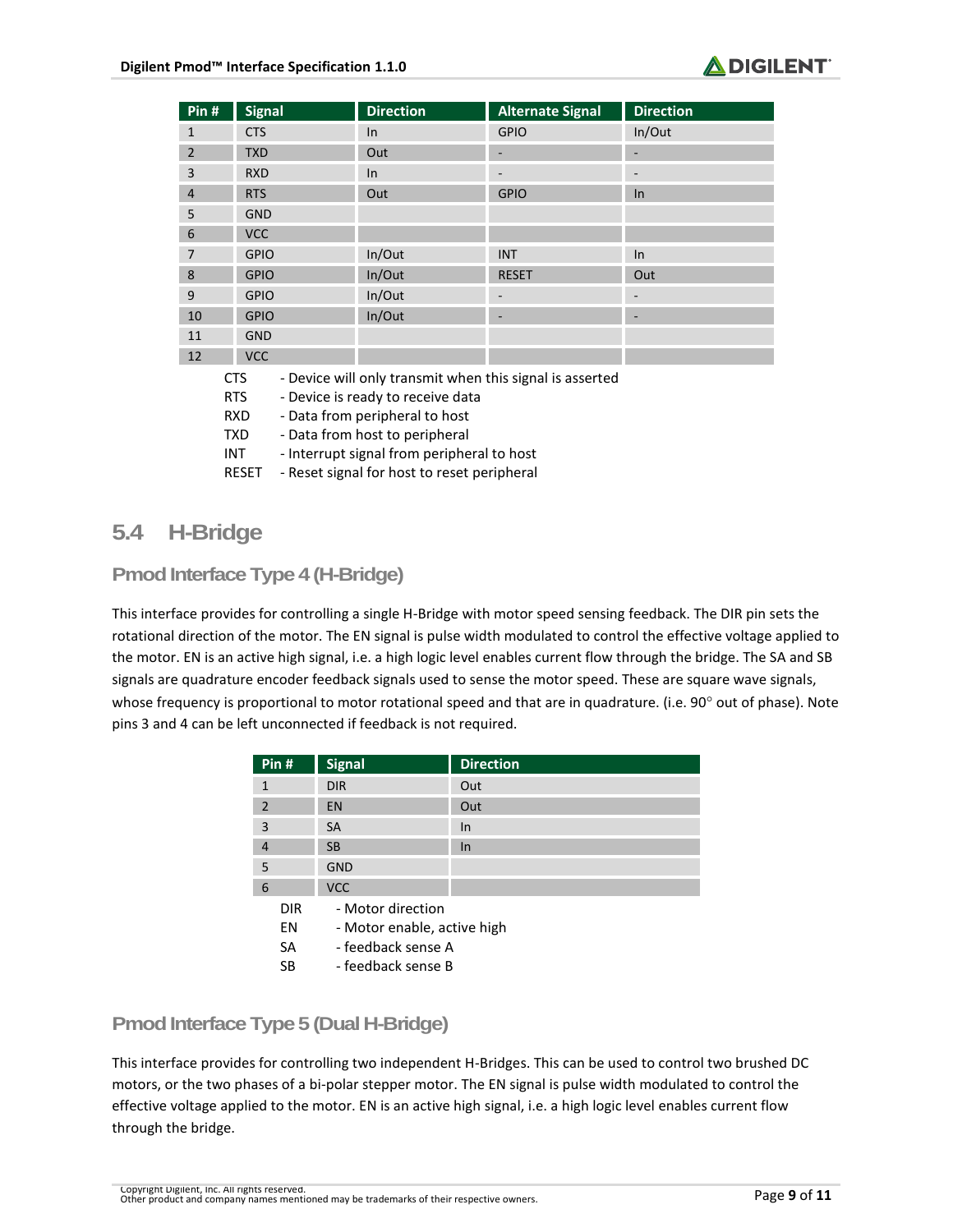

| Pin #            | <b>Signal</b>                       | <b>Direction</b> |  |
|------------------|-------------------------------------|------------------|--|
|                  |                                     |                  |  |
| 1                | DIR <sub>1</sub>                    | Out              |  |
| $\overline{2}$   | FN <sub>1</sub>                     | Out              |  |
| 3                | DIR <sub>2</sub>                    | Out              |  |
| 4                | FN <sub>2</sub>                     | Out              |  |
| 5                | GND                                 |                  |  |
| 6                | <b>VCC</b>                          |                  |  |
| DIR1             | - Motor/Phase 1 direction           |                  |  |
| FN1              | - Motor/Phase 1 enable, active high |                  |  |
| DIR <sub>2</sub> | - Motor/Phase 2 direction           |                  |  |
| FN2              | - Motor/Phase 2 enable, active high |                  |  |

### **Pmod Interface Type 5A (Expanded Dual H-Bridge)**

This interface provides for controlling two independent H-Bridges with motor speed sensing feedback. The DIR pin sets the rotational direction of the motor. The EN signal is pulse width modulated to control the effective voltage applied to the motor. EN is an active high signal, i.e. a high logic level enables current flow through the bridge. The SA and SB signals are quadrature encoder feedback signals used to sense the motor speed. These are square wave signals, whose frequency is proportional to motor rotational speed and that are in quadrature. (i.e. 90° out of phase).

| Pin#                                                                                       | <b>Signal</b>                                                                                                                                                                                                                        | <b>Direction</b> |
|--------------------------------------------------------------------------------------------|--------------------------------------------------------------------------------------------------------------------------------------------------------------------------------------------------------------------------------------|------------------|
| $\mathbf{1}$                                                                               | DIR1                                                                                                                                                                                                                                 | Out              |
| $\overline{2}$                                                                             | EN <sub>1</sub>                                                                                                                                                                                                                      | Out              |
| 3                                                                                          | S1A                                                                                                                                                                                                                                  | In               |
| $\overline{4}$                                                                             | S1B                                                                                                                                                                                                                                  | In               |
| 5                                                                                          | <b>GND</b>                                                                                                                                                                                                                           |                  |
| 6                                                                                          | <b>VCC</b>                                                                                                                                                                                                                           |                  |
| $\overline{7}$                                                                             | DIR <sub>2</sub>                                                                                                                                                                                                                     | Out              |
| 8                                                                                          | EN <sub>2</sub>                                                                                                                                                                                                                      | Out              |
| 9                                                                                          | S <sub>2</sub> A                                                                                                                                                                                                                     | In               |
| 10                                                                                         | S2B                                                                                                                                                                                                                                  | In               |
| 11                                                                                         | <b>GND</b>                                                                                                                                                                                                                           |                  |
| 12                                                                                         | <b>VCC</b>                                                                                                                                                                                                                           |                  |
| DIR1<br>EN1<br>SA <sub>1</sub><br>SB <sub>1</sub><br>DIR2<br>EN2<br>SA2<br>SB <sub>2</sub> | - Motor 1 direction<br>- Motor 1 enable, active high<br>- Motor 1 feedback sense A<br>- Motor 1 feedback sense B<br>- Motor 2 direction<br>- Motor 2 enable, active high<br>- Motor 2 feedback sense A<br>- Motor 2 feedback sense B |                  |